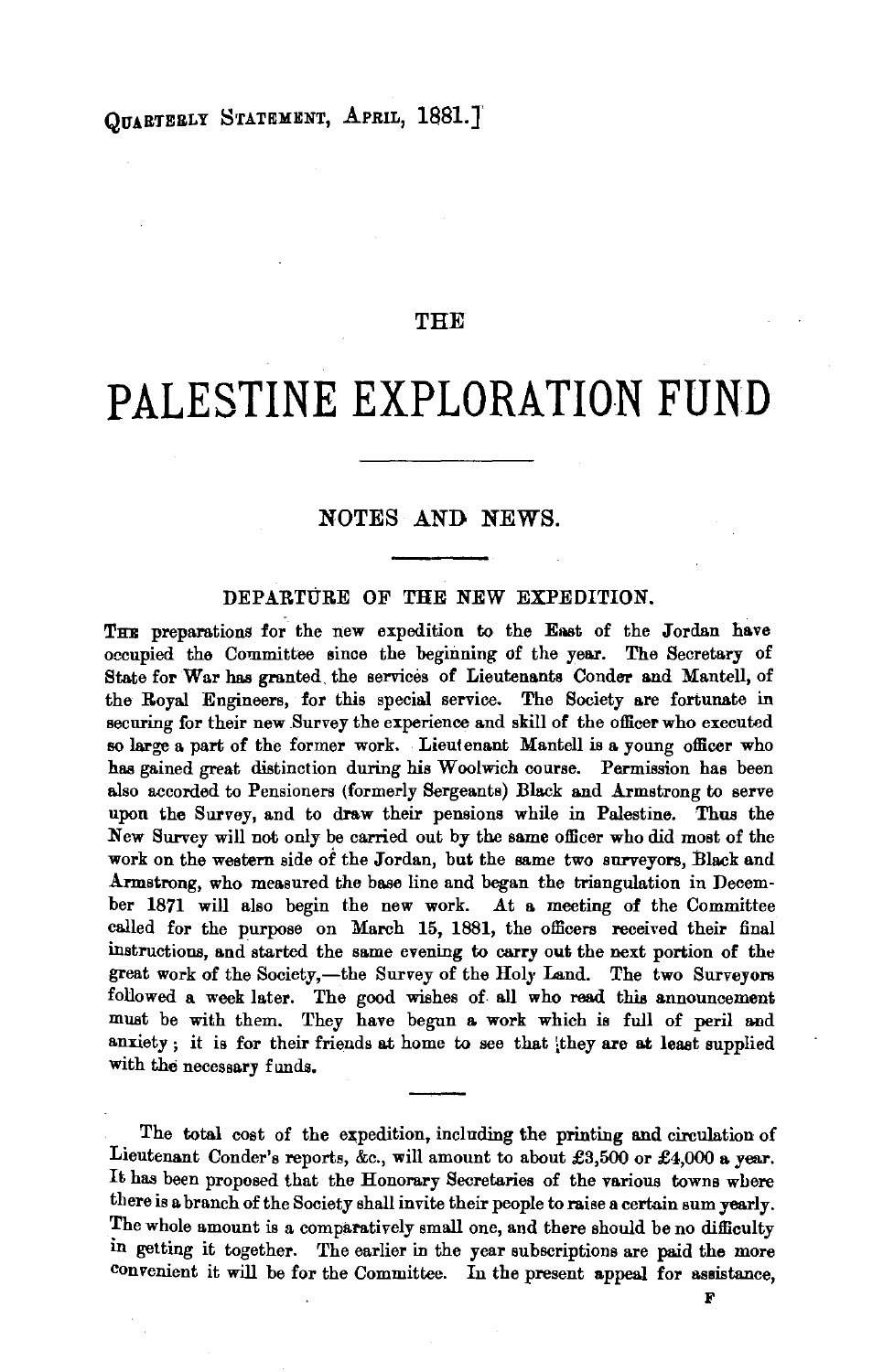the Committee do not, as before, ask their friends to give in faith, because they have now their great and splendid map to show as an earnest of the future. What has been done for Western Palestine shall be done, if possible, for the East.

Letters and reports from Lieutenant Conder may be expected about the middle of April. In order to meet the wishes of a great many subscribers, paragraphs of intelligence will be sent to all the principal papers.

M. Clermont-Ganneau, who arrived in Jalfa in February, had proposed to visit Jerusalem immediately on his arrival in order to examine the newly found inscription in the Pool of Siloam ; but he has unfortunately been laid up with an attack of fever, therefore we have not yet received any of his promised letters.

Professor Sayce, however, has sent the translation of part of it to the Athenaum. His reading will be found on 0.72, together with a fac-simile *Athenmum.* His reading will be found on p. 72, together with a *fac-simile*  of the copy sent by Dr. Chaplin to the Committee.

A remarkable illustration-of the destruction of ancient monuments which sets in with every improvement in Syria, is illustrated by the "note" from the Rev. H. D: Rawnsley, published on p. 124. The Temple of Kades is now pulled down and destroyed. The ruins which have survived the violence of Romans, Jews, Christians, Saracens, and Crusaders, are gone to make foundations for a cotton store. The Temple and the sarcophagi are figured and described in the first volume of the "Memoirs."

Mr. William Dickson, F.R.S.E., has accepted the post of Honorary Secretary, with the Rev. Lindsay Alexander, D.D., and Mr. T. P. Johnston, for Edinburgh. Mr. W. J. Janson (the Close, Croydon), has accepted the post of Honorary Secretary at Croydon. The Rev. W. Walmsley has undertaken to act with the Rev. Canon Hornby at Bury.

It is matter of great regret that so many delays have occurred in the issue of the next edition of the map and of the Memoirs. As regards the former it will be delivered to those who are waiting for it in the course of a fortnight beginning about April 25th. The first volume of the Memoirs will be ready at the same time. It is also hoped to get out the next two volumes, namely, that of the Name Lists, and that of Special Papers by the end of May. The reduced map is also nearly completed, and the first edition will be ready for issue about the end of April. The price to subscribers, *by application to the Central Offlce only,* will be *6s. 6d.* To the general public the price will be *12s. 6d.* 

The income of the fund from all sources from December 13, 1880, to Marc 16th, 1881, was £1,229 10s. 9d. The amount in the hands of the Committee at their meeting of the 15th, was £1,800 15s.